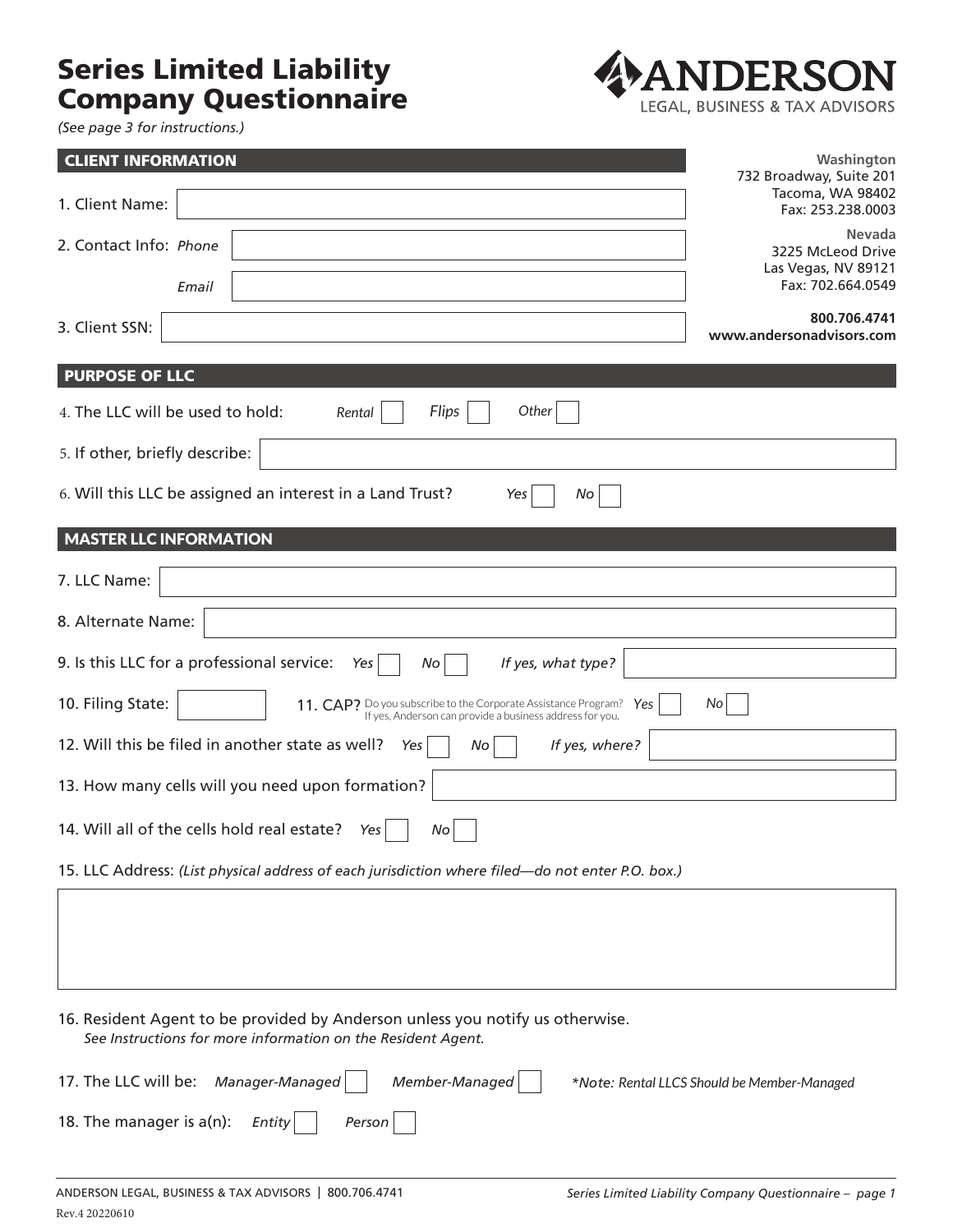## MANAGER & MEMBER INFORMATION

19. Manager Name: *(If we are creating a corporation that will act as Manager, write "Client Corp." If using an existing corporation as manager, please also list the President, i.e. ABC, inc. – Joe Smith, President.)*

| 20. Manager Address:<br>CAP?                                  | No<br>Yes     |                                  |              |
|---------------------------------------------------------------|---------------|----------------------------------|--------------|
|                                                               |               |                                  |              |
|                                                               |               |                                  |              |
| 21. Who will serve as President on behalf of the Series LLC?: |               |                                  |              |
| 22. LLC Tax Status:<br>Disregarded                            | C-Corporation | S-Corporation<br>Partnership     |              |
| 23. Members:                                                  |               |                                  |              |
| Name:                                                         |               | Name:                            |              |
| SSN:                                                          |               | SSN:                             |              |
| State of residence or formation:                              |               | State of residence or formation: |              |
|                                                               | Ownership %:  |                                  | Ownership %: |
|                                                               |               |                                  |              |
| Name:                                                         |               | Name:                            |              |
| SSN:                                                          |               | SSN:                             |              |
| State of residence or formation:                              |               | State of residence or formation: |              |
|                                                               | Ownership %:  |                                  | Ownership %: |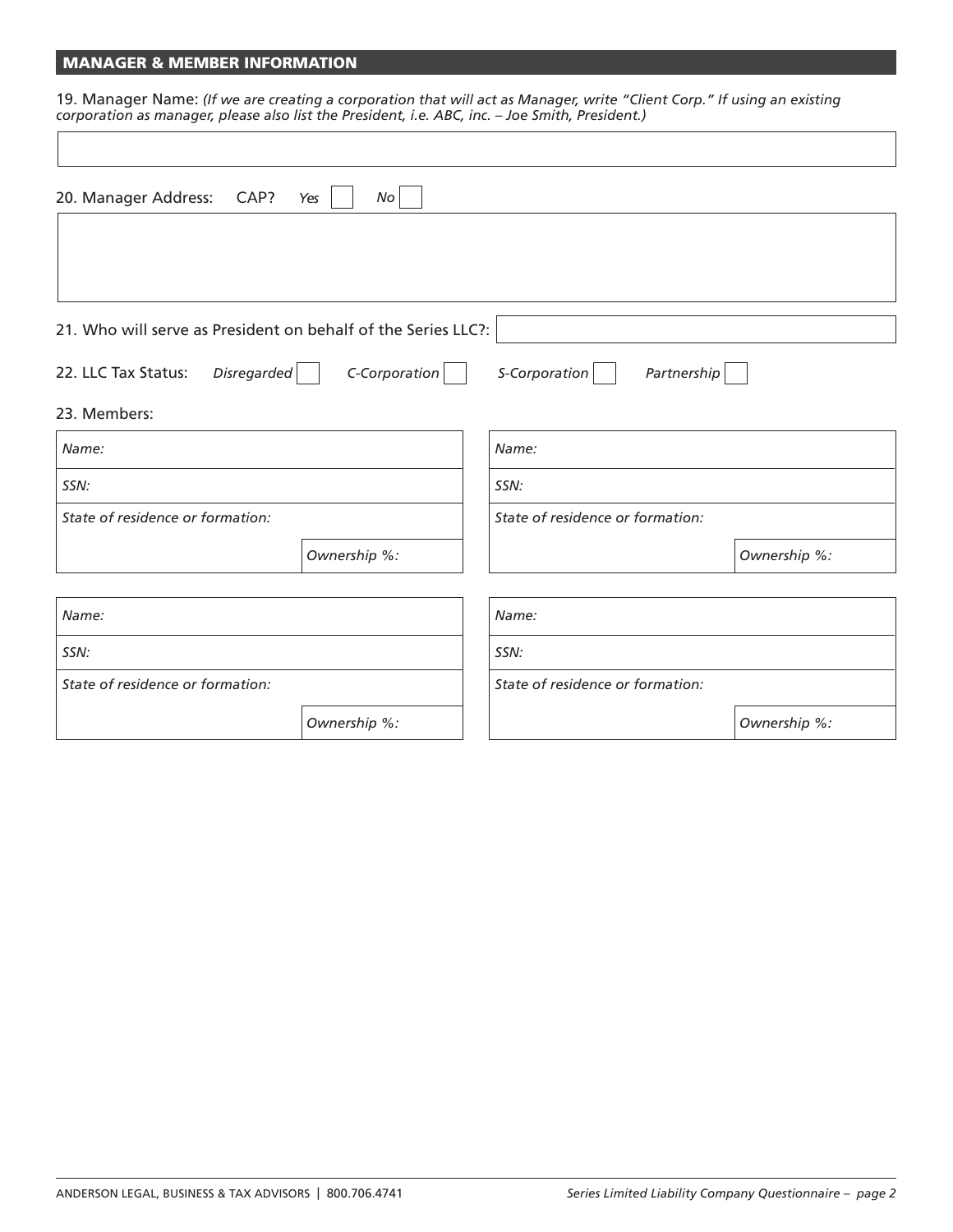## SERIES CELL DETAILS

| 24.Cell Name:                                                                                                                                                                                                                        |
|--------------------------------------------------------------------------------------------------------------------------------------------------------------------------------------------------------------------------------------|
| Cell Purpose: $\Box$ Rental $\Box$ Flip<br>$\Box$ Other $\Box$                                                                                                                                                                       |
| Property Address: <u>Communications of the contract of the contract of the contract of the contract of the contract of the contract of the contract of the contract of the contract of the contract of the contract of the contr</u> |
| Manager(s):<br><u> 2000 - Andrea Andrew Amerikaanse kommunister († 1950)</u>                                                                                                                                                         |
| Member(s):<br><u> Alexandria de la contrada de la contrada de la contrada de la contrada de la contrada de la contrada de la c</u>                                                                                                   |
| 25.Cell Name:                                                                                                                                                                                                                        |
| Cell Purpose: Rental Flip<br>$\blacksquare$ Other $\blacksquare$                                                                                                                                                                     |
| Property Address: <u>Communications and the set of the set of the set of the set of the set of the set of the set of the set of the set of the set of the set of the set of the set of the set of the set of the set of the set </u> |
| Manager(s):<br><u> 1980 - Andrea Station Barbara, amerikan personal (h. 1980).</u>                                                                                                                                                   |
| Member(s):<br><u> 1980 - Johann Barn, amerikan bestemanns eta biztanleria (h. 1980).</u>                                                                                                                                             |
| 26.Additional Properties:                                                                                                                                                                                                            |